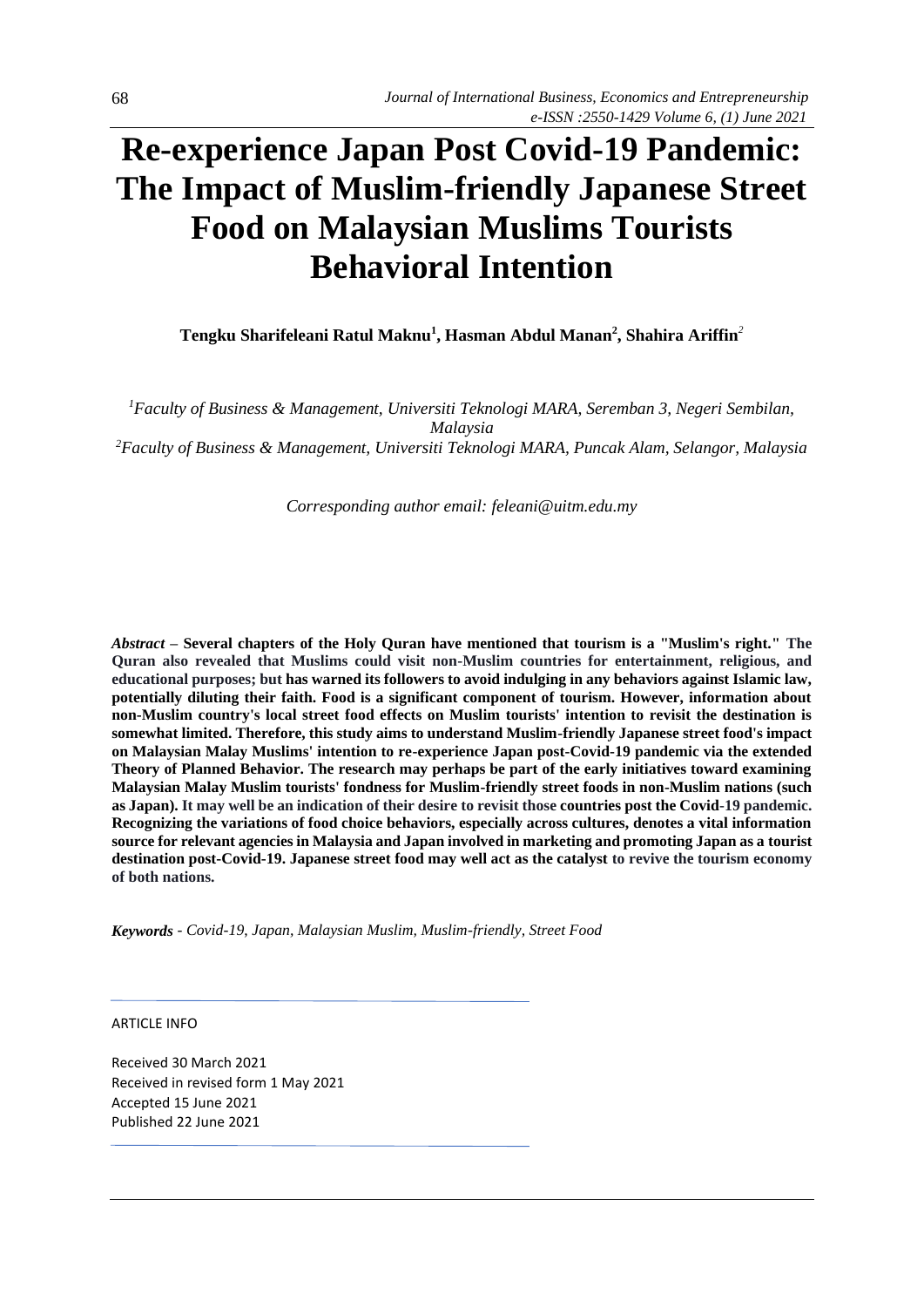## **I. Introduction**

Tourism is one of the world's major economic sectors. In 2019, it was the third-largest export sector of the global economy (i.e.,7% of international trade) and the livelihoods of millions of people in developing and developed economies ("Tourism and Covid-19", 2020). In the same year, the tourism industry's global gross domestic product (GDP) was nearly USD 9 trillion (Constantin et al., 2021), and the international arrivals surpassed the 1.5 billion marks for the first time (Aburumman, 2020). However, it is among the most affected sectors by the Covid-19 pandemic, impacting every part of its vast value chain and around 120 million jobs worldwide (Constantin et al., 2021; "Tourism and Covid-19", 2020). Tourism's export revenues and (GDP) could fall by USD 910 billion to USD 1.2 trillion and by 1.5% to 2.8% in 2020, respectively ("Tourism and Covid-19", 2020). International tourist arrival is likely to drop between 60 to 80 percent in 2020, with tourism spending only returning to the pre-Covid-19 pandemic level in 2024 (Constantin et al., 2021). The airline and hotel businesses are among the most severely impacted industries in Malaysia (Foo et al., 2020). Meanwhile, The Tourism, Arts, and Culture Ministry estimated that Malaysia's tourism business suffered losses of around RM 100 billion in 2020 (Ragavan, 2021).

With the arrival of Covid-19 vaccines, experts are confident that Malaysia's tourism industry will recover with new trends emerging; nonetheless, the tour and travel agent businesses are not out of danger until international tourism recovers ("Now that the Covid-19", 2021). Vinoop Goel, IATA regional director of airports and external relations for Asia-Pacific, mentions that vaccines will play a role in the recovery of international travel (Li, 2021); and expedite the return of air travel (Ariff, 2021). Similarly, aviation stakeholders opined that the closure of international borders had not stifled the travel demand, and people will do so when it is safe to travel again (Ariff, 2021).

Traveling acts as a reminder, traveling is a privileged experience, and traveling is ummah (Khanam, 2017). As Imam as-Shafii says, *"Leave your country in search of loftiness and travel! For, in travel, there are five benefits: relief of adversity, earning of livelihood, knowledge, etiquette, and noble companionship***"** (Khanam, 2017). Notably, several chapters of the Holy Quran have mentioned that tourism is a "Muslim's right." (Sanad et al., 2010, as cited in Adidaya, 2016): *Say, "Travel through the land; then observe how was the end of the deniers." (Al Quran 6:11). It is He who made the earth tame for you, so walk among its slopes and eat of His provision, and to Him is the resurrection (Al Quran, 67:15).*

The Quran also revealed that Muslims could visit non-Muslim countries for entertainment, religious, and educational purposes (Kessler, 2015). However, Islam has warned its followers to avoid indulging in any behaviors against Islamic law (or shariah), potentially diluting their faith (Adidaya, 2016). Muslims traveling to non-Muslim countries must abide by Islam's teachings, like consuming Halal (permissible) food and drinks, whenever and wherever possible. In other words, Muslims must avoid consuming any food and beverages that are Haram (unlawful) and Syubhah (doubtful). Food is a significant component of tourism (Ryu & Jang, 2006). The Prophet (peace be upon Him) has given guidance concerning *Syubhah* matters. As reported by Bukhari, Muslim, Abu Daud, Ibn Majah, and Darimi, the Prophet Muhammad (peace be upon Him) says:

*What is Halal is clear. And in between those two is a dubious area (Syubhah) in which many people do not know about. So, whoever distanced himself from it, he has acquitted himself (from blame). And those who fall into it, he has fallen into a state of Haram*.

Religion plays a significant part in an individual's personality structure (i.e., belief, values, and behaviors) that sequentially affects their choice behaviors (Mokhlis, 2010). Kamaruddin and Kamaruddin (2009) posit the Malays are warmly known as Muslims due to their close association with Islam's religion; hence, marketers should never ignore the significance of religion, society, and family in shaping the Malays lifestyle. From the marketing framework, it is highly probable to suggest that religiosity and ethnicity play some influential roles in the Malays' shopping behaviors (Kamaruddin & Kamaruddin, 2009).

Malaysians love to travel to Japan. Before the Covid-19 pandemic, Japan has welcomed more and more tourists from Malaysia due to its visa-free travel and the availability of many Muslim-friendly facilities like prayer rooms and Halal-certified restaurants. YouGov, a United Kingdom based-research company, found Japanese food is among the top three most popular cuisines worldwide ("Survey," 2019). The study has also shown that seventythree percent of Malaysians liked Japanese food ("YouGov," 2018), mainly street food, which is aplenty and readily available throughout Japan. Street foods resonate with the local culture. One must wander the streets that bustle with life and the smell of street foods to experience the local culture (Halal Navi, 2017).

Recovery marketing is a critical post-crisis risk mitigation strategy for recovering the international tourism industry (Matiza, 2020). Japan's strategy to market the country as a safe tourist destination via outstanding disaster management capabilities, advanced food safety, and health care competencies successfully restores and even expands the Malaysian outbound tourism market share (Chew & Jahari, 2014). Marketing is undoubtedly a viable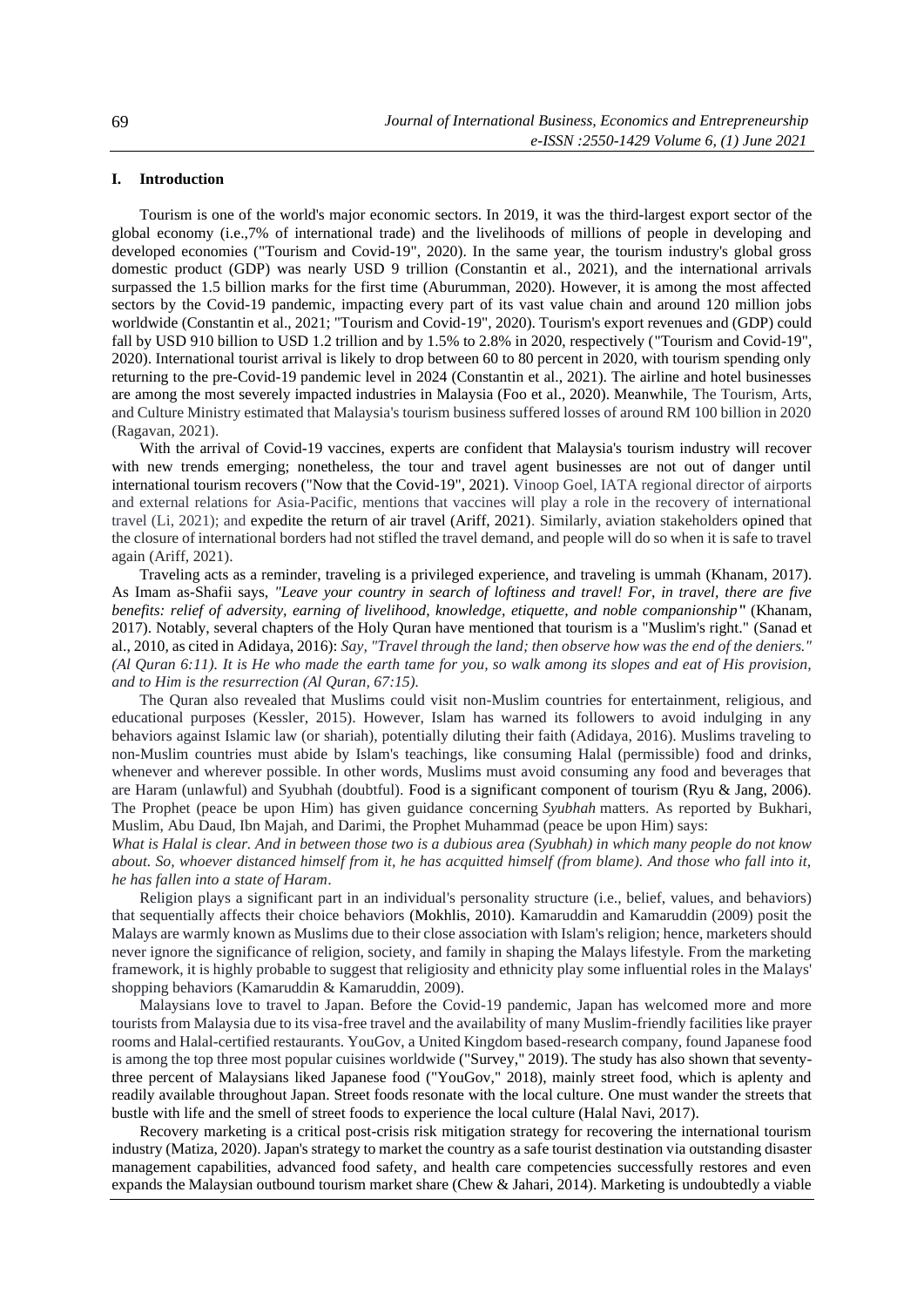intervention for influencing tourist behavior and managing risk post the Covid-19 pandemic (Matiza, 2020). Recognizing the variations of food choice behaviors, especially across cultures, denotes a vital information source for relevant agencies in Malaysia and Japan involved in marketing and promoting Japan as a tourist destination post-Covid-19. Japanese street food may well act as the catalyst to revive the tourism economy of both nations. Noteworthy, tourism is a significant contributor to a country's gross domestic product (Wee et al., 2019).

Many studies have been conducted in Malaysia, concentrating on Muslim and non-Muslims' Halal foodrelated behaviors. However, most studies centered on consuming locally manufactured Halal food products and restaurants/kopitiams patronages. While other studies on Halal food consumption are rather extensive, but they generally focused on the local Muslim populations and local Halal foods in their respective countries (e.g., Verbeke et al., 2013; Ahmed et al., 2014: Kamarulzaman et al., 2015; Sherwani et al., 2018). Most Halal-related studies about Japan concentrated on its people, industry, and local Halal food (refer to Kojima, 2014; Yusof & Shutto, 2014; Yamaguchi, 2019). Information on Malaysian Malay Muslim outbound tourists' behavior toward consuming non-Muslim countries' traditional or ethnic foods is somewhat limited, especially concerning Japan's street food (refer Ali et al., 2017; Hariani, 2017; AbdulElah & Lee, 2018).

Consumers' consumption decisions and economic reasons are not aligned, as ones' food choices also involve other pertinent factors like identities, culture, values, and group memberships (Topcu & Kaplan, 2015). There is a need to explore different angles in assessing Muslim tourists' concerns, receptiveness, readiness to accept, willingness to buy, consumption behavior, and many others, namely on non-Muslim countries cuisines rather than just relying on the availability of Halal logo or Halal certification. Ambali and Bakar (2012) have warned Muslims against relying solely on the Halal logo (or Halal certification) due to the many fraudulent practices among businesses. Even though there are many fraudulent cases in the halal logo and certificate, it can still be minimised by strict enforcement and frequent monitoring. It is justifiable to conclude that the proposed study may be part of the early initiatives in examining Malaysian Malay Muslim tourists' fondness for Muslim-friendly street foods in non-Muslim nations (such as Japan). It may well be an indication of their desire to revisit those countries post the Covid-19 pandemic.

The distinctiveness of this research is that Japanese street foods are not Halal-certified. Cuisines such as takoyaki, taiyaki, dango, mochi, and okonomiyaki are considered Muslim-friendly food. In layman's terms, Halalfriendly food is the type of food that caters to Muslim tourists' needs or has considered some faith-basic need for Muslim tourists. Then again, the Muslim-friendly or Halal-friendly concept has no legal reference in Islamic law since the product will either be Halal, Halal compliant, or non-Halal ("Halal Friendly," 2015). Besides, Halal's consumer behavioral literature reviews suggested that information on the influences of perceived knowledge, distrust, and intention to re-experience constructs are somewhat limited.

Even more so, perceived knowledge of i*stihalah* is uncommon as a predictor in current Halal's behavioral studies. Aris et al. (2012) and Aris et al. (2015) are among several established works on *istihalah* and Muslim consumer behavior, while Ahmed and Nawaz's (2016) work is on university students' knowledge and understanding of *istihalah*. Apart from these, Ou and Sia (2010) warned that any studies that disregard the impact of distrust would be prejudiced to evaluate consumer behavior as the predictor would affect the outcome differently from trust. Also, information about Muslim consumers' receptiveness to non-Halal-certified street food products in non-Muslim countries is somewhat limited. Therefore, the study is hoping to fill these knowledge voids. This study aims to examine Muslim-friendly Japanese street food's impact on Malaysian Malay Muslims' intention to re-experience Japan post-Covid-19 pandemic. A satisfying travel experience only happens when the products or services meet tourists' expectations (Mahdzar et al., 2020). Customer's intention is indeed an essential variable of marketing, and businesses utilize it to predict the purchase and repurchase of existing products or services (Ahmad et al., 2020).

#### **II. Literature Review**

#### *Istihalah* **Principle**

Religion has a strong influence on the Muslims' decision-making processes since it guides them on how to act lawfully and ethically (Ahmad et al., 2015), for example, the Islamic law (or shariah) that prohibits Muslims from consuming food that is Haram or Syubhah (doubtful). However, the law provisionally provides means and mechanisms of turning something deemed Haram (unlawful) into something Halal (Wan Ahmad, 2010a). Islamic scholars have agreed that Muslims may consume food sold in non-Muslim countries without looking or inquiring about the ingredients if they do not contain meat, fat, and derivatives that Muslims are forbidden to eat ("Eating & Drinking," 2018). As a rule, Muslims should not unnecessarily be putting themselves into severe hardship in identifying things' lawfulness (Wan Ahmad, 2010b). The Islamic fiqh principle that may change Haram's status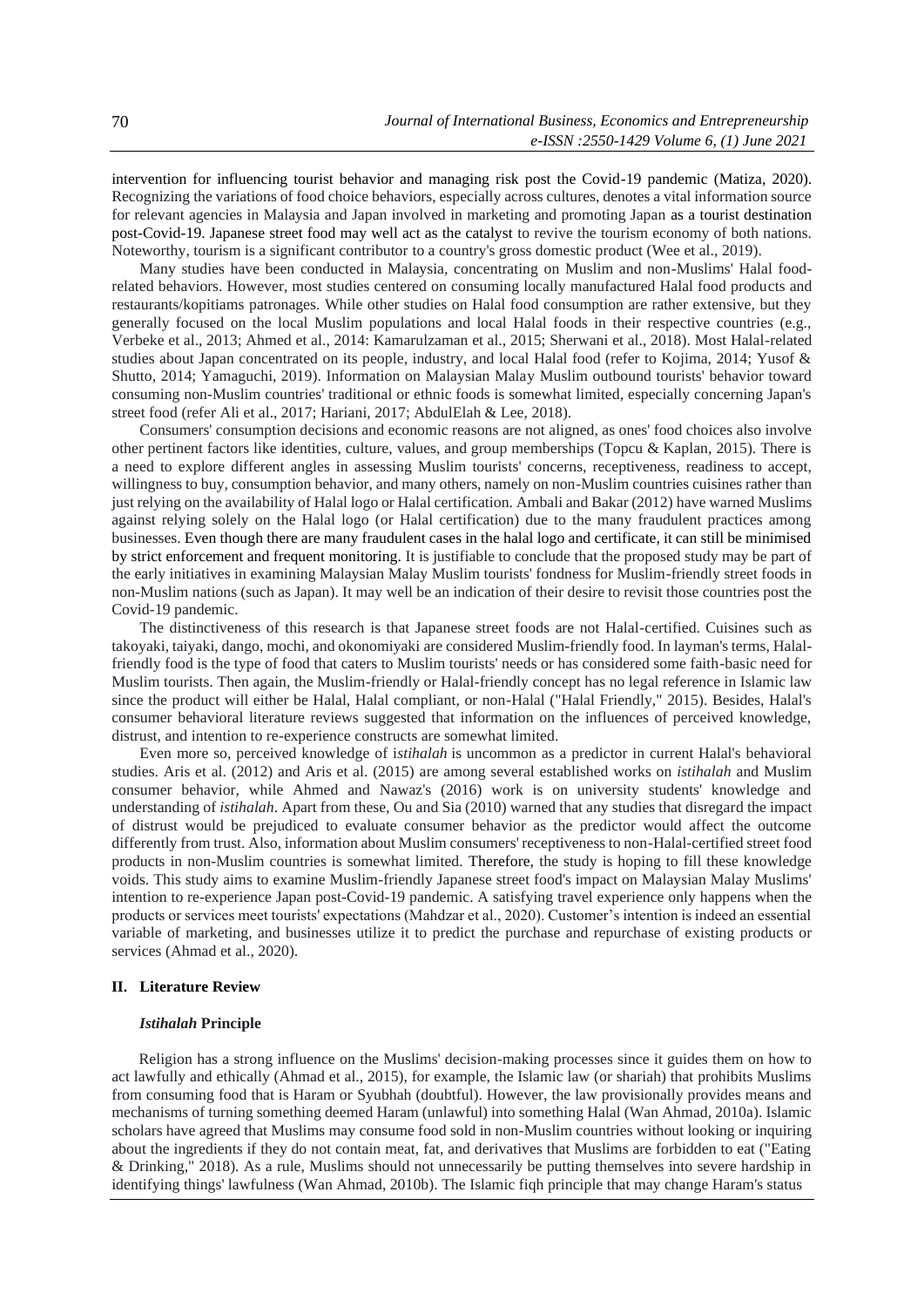into Halal is known as *istihalah*, i.e., 'switching over,' 'substantial change,' or 'transformation' (Wan Ahmad, 2010a). The fiqh principle of istihalah that "necessity makes the unlawful lawful" has broad applications to conditions of illness, advanced age, pregnancy, emergencies, and even traveling as a hardship category in its own right (Kamali, 2012). The basis of this principle is from a verse in the Quran when Allah the Almighty says: *"Verily, you will find in cattle an instructive sign from what is within their bodies, between excretion and blood; We produce, for your drink, milk, pure and agreeable to those who consume it." (Al Quran, 16: 66)*

All Muslim scholars have unanimously accepted the *istihalah* principle, which states that whenever *"a substance is converted into a new substance, the lawfulness of the new substance is not determined by the lawfulness of the original substance"* (Aris et al., 2012, p.245). *Istihalah* is the transformation of "a matter from a state of impurity or inedibility into a matter of different nature, name, properties, and characteristics (color, taste, and smell) (Zuhayli, 1997, as cited in Aris et al., 2012, p.245). This ruling stresses that it is impossible to know the sources of the food chemicals, whether from the animals, plants or formed synthetically (Aris et al., 2012). These arguments are consistent with the fatwa from The European Council for Fatwa and Research, whose members are prominent Islamic scholars (Abidin, 2014; "Food Containing," 2017). The Council added that Islam is a religion of ease and forbids its followers from making matters inconvenient and hard ("Food Containing," 2017).

As Wan Ahmad (2010b) writes, the Prophet Muhammad (peace be upon Him) expresses that religion is easy and always prefers a more comfortable alternative from two or more options. The Prophet (peace be upon Him) further added that the right attitude for Muslims to hold includes the followings:

(i) In case of doubt and one fears that one may compromise one's religious belief and principles in doing or consuming anything, then one may distance oneself from such a thing.

(ii) Any product that contains a considerable amount of a prohibited substance, or in which the properties of a prohibited substance are noticeable, is in itself prohibited, and thus to be avoided.

(iii) If the amount of a prohibited substance is significantly inconsequential/infinitesimal to affect the noticeable properties of a thing, then the prohibition may be ignored.

Malaysian Malay Muslims follow the Syafii version of the Sunni theology and jurisprudence ("Islam in Malaysia," 2019). The Shafi'i and Hanbali schools of thoughts have rigid views of the fiqh principle of *istihalah* since they only accept natural transformation without any human intervention, like the natural transformation of wine into vinegar (Aris et al., 2012). Even so, this principle is the "breaths of fresh air for Muslims suffering from the suffocation of excessive prohibition" (Aris et al., 2012, p.245). Wan Ahmad (2010c) discloses that any Muslim who feels that no matter what, "the process of determination is imperative," then nobody would find Halal on earth. Quoting from Muhammad Allan Al-Bakri's (a traditional Shafii jurist) words of wisdom, Wan Ahmad (2010c) said: "complete certainty that something is lawful is only conceivable about rainwater falling from the sky into one's hand."

#### **Theory of Planned Behavior (TPB)**

The Theory of Planned Behavior (TPB) formed the base for the study's theoretical framework and extended with the inclusion of three new variables (perceived knowledge, trust, and distrust) based on empirical evidence in current literature from several disciplines of studies like marketing, communication, healthcare, advertising, education, retail, and many others. Its usage has covered various fields of study, such as tourism, health, communication, information systems, consumer behavior, and many others (Alam & Sayuti, 2011). Primarily, "TPB is today one of the most popular social-psychological models for understanding and predicting human behavior" (Ajzen, 2015, p.125). TPB has been used in various food-related research and is empirically proven to predict the Malaysian Muslims' intentions to purchase Halal foods (Alam & Sayuti, 2011). Ryu and Jang (2006) posit previous experience would significantly enhance tourists' intention to consume local food. In other words, the country's traditional food may well be an attraction for tourists that have experienced the local cuisine at the same destination previously (Ryu & Jang, 2006). A rich and unique experience can add significant value to the goods or services (Qu, 2017, p.1).

The TPB model suggests that there are three factors affecting consumers' behavioral intentions. These factors are attitude toward the behavior (the degree to which an individual has a favorable or unfavorable evaluation of the behavior of interest), subjective norm (the belief of whether most people approve of the act), and perceived behavioral control (an individual's perception of the difficulty of performing the behavior of interest) (Ajzen,1985; Ajzen, 1991). Current literature has recognized subjective norms as an estimation of social pressure onto oneself from people that they considered necessary; that is, to conform to behavior or behave in a manner that these significant parties would like him or her to act. Subjective norm represents social influence in the TPB (Ajzen, 1991). Perceived behavioral control deals with the perceived easiness or perceived difficulty in performing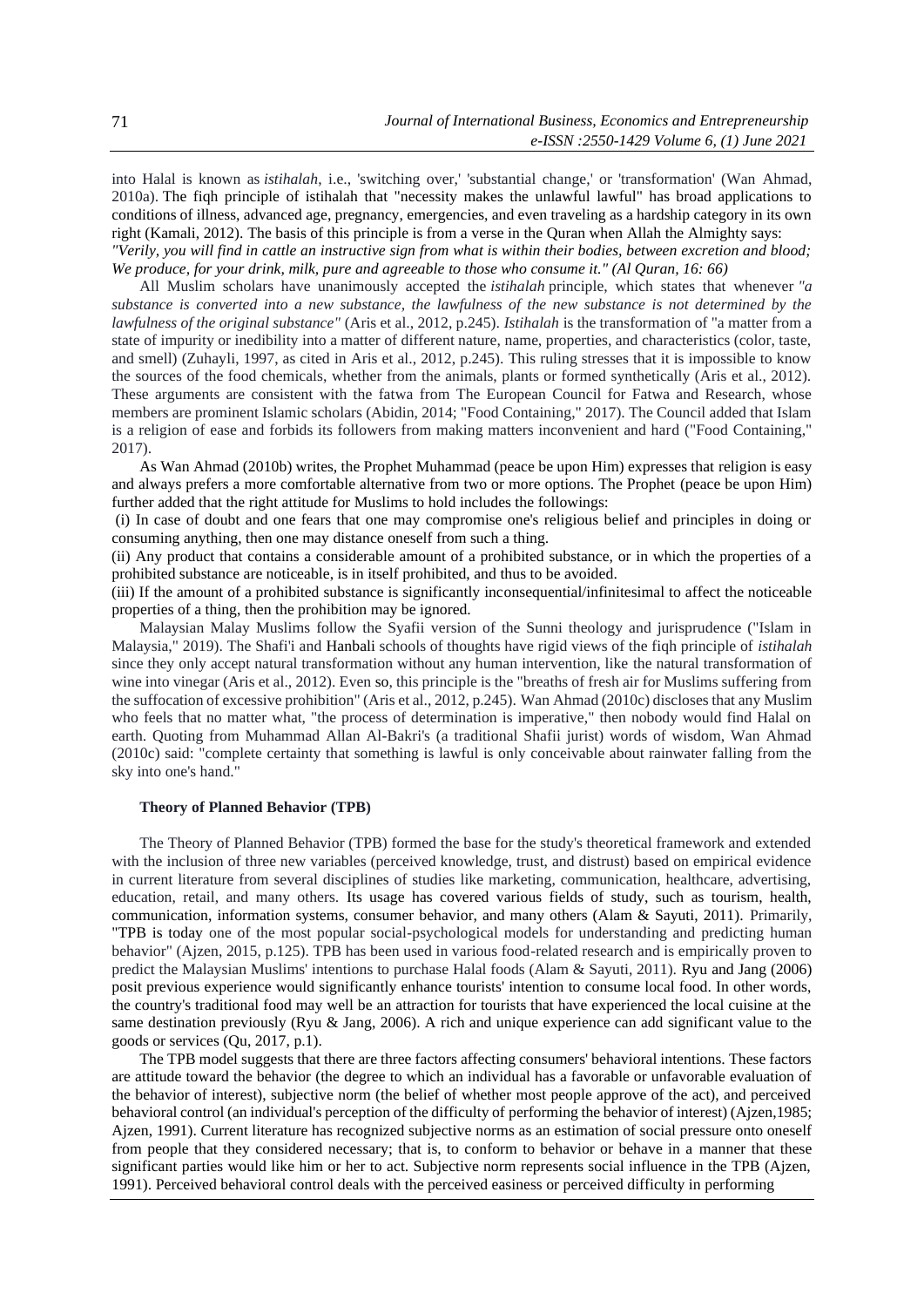behavior under circumstances where a person may lack complete volitional control (Ajzen, 2002). According to Ajzen (1991), perceived behavioral control is the extent to which a person feels able to engage in the behavior. The more control individuals think about performing the act, the more likely they will do so (Ajzen, 1991). Thus,

- H1: Attitude toward Muslim-friendly Japanese street food positively impacts Malaysian Malay Muslims' intention to re-experience Japan.
- H2: Subjective norms positively impact Malaysian Malay Muslims' intention to re-experience Japan.
- H3: Perceived behavioral control positively impacts Malaysian Malay Muslims' intention to reexperience Japan*.*

### **Relationships between Perceived Knowledge, Trust, Distrust, and Theory of Planned Behavior.**

The Association for Psychological Science (2014) describes perceived knowledge as "a person's belief about how much he or she knows" in contrast to actual (objective) knowledge or experience. Evidence from extant literature suggested perceived knowledge functions as a guide for one's actions, especially in decision-making behaviors. The measurement of perceived (subjective) knowledge or self-rated knowledge denotes individuals' self-confidence levels and knowledge levels. A person's likelihood of making a purchase is higher with more excellent knowledge (Awan et al., 2014). Gracia and De Magistris (2007) explain knowledge is a significant component in consumers' food choice behaviors. It is the sole mechanism that permits individuals to distinguish different foods' characteristics, facilitating positive attitudes toward these food products. Moreover, knowledge is a significant predictor of Malay Muslim consumption behaviors toward functional food (Hassan, 2011).

Knowledge showed no association with perceived behavioral control (Bates et al., 2007). In organic food consumption studies, perceived knowledge has proven to be a significant predictor of consumers' trust toward organic foods (O'Fallon et al., 2007). Gbadamosi (2016) posits that Chinese goods' receptiveness among Nigerian consumers is mainly due to their availability countrywide and it is sold at lower prices than local and other foreign products (Gbadamosi, 2016). These arguments provide ample support to suggest that perceived knowledge, which examines the consumers' "perception of their knowledge" (Gyulavari & Dornyei, 2012, p.48), is a predictor of intention and other food-related behaviors of Malaysian Malay Muslim consumers. Hence,

H4: Perceived knowledge of the fiqh principle of *istihalah* positively impacts Muslim-friendly Japanese street food attitude.

- H5: Perceived knowledge of the fiqh principle of *istihalah* positively impacts subjective norms.
- H6: Perceived knowledge of the fiqh principle of *istihalah* positively impacts perceived behavioral control.
- H7: Perceived knowledge of the fiqh principle of *istihalah* positively impacts the trust of information on Muslim-friendly Japanese street food.
- H8: Perceived knowledge of the fiqh principle of *istihalah* negatively impact the distrust of information on Muslim-friendly Japanese street food.
- H9: Perceived knowledge of the fiqh principle of *istihalah* positively impacts Malaysian Malay Muslims' intention to re-experience Japan.

#### **Relationships between Trust, Distrust, and Behavioral Intention**

Ou and Sia (2010) postulate trust is reflected by many as a belief that would eventually manifest into purchase intention. The decision to purchase new products is profoundly associated with one's trust that the merchandise does not in any way violate or contradict one's religious belief (Yun et al., 2008). Earlier literature has also established the coexistence of trust and distrust constructs, and any theoretical frameworks that omitted or excluded one of these variables are considered incomplete (Benamati et al., 2006). Empirically, trust and distrust do not belong in the opposite ends of a bipolar continuum (Chang & Fang, 2013), but they are two different and coexisting antecedents (Mcknight & Chervany, 2001). Discovery in cognitive neuroscience studies revealed trust and distrust are from other parts of the human brain, i.e., the caudate and medial prefrontal cortex and the amygdala and right insular cortex, respectively (Dimoka et al., 2007). Benamati et al. (2006) found that trust and distrust are specific and significant determinants of intention to use. Essentially, distrust and trust have asymmetric influences on behavior intention, where the former is more dominant than the latter in changing consumers' behavior intentions (Ou & Sia, 2010).

In recent years, communication has evolved into an essential medium in the food industry. Both buyers and sellers search for information that would guarantee the quality and safety of food products that they are eating and traded, respectively (Verbeke, 2008). Verbeke (2008) stresses that consumers' choices rely heavily on the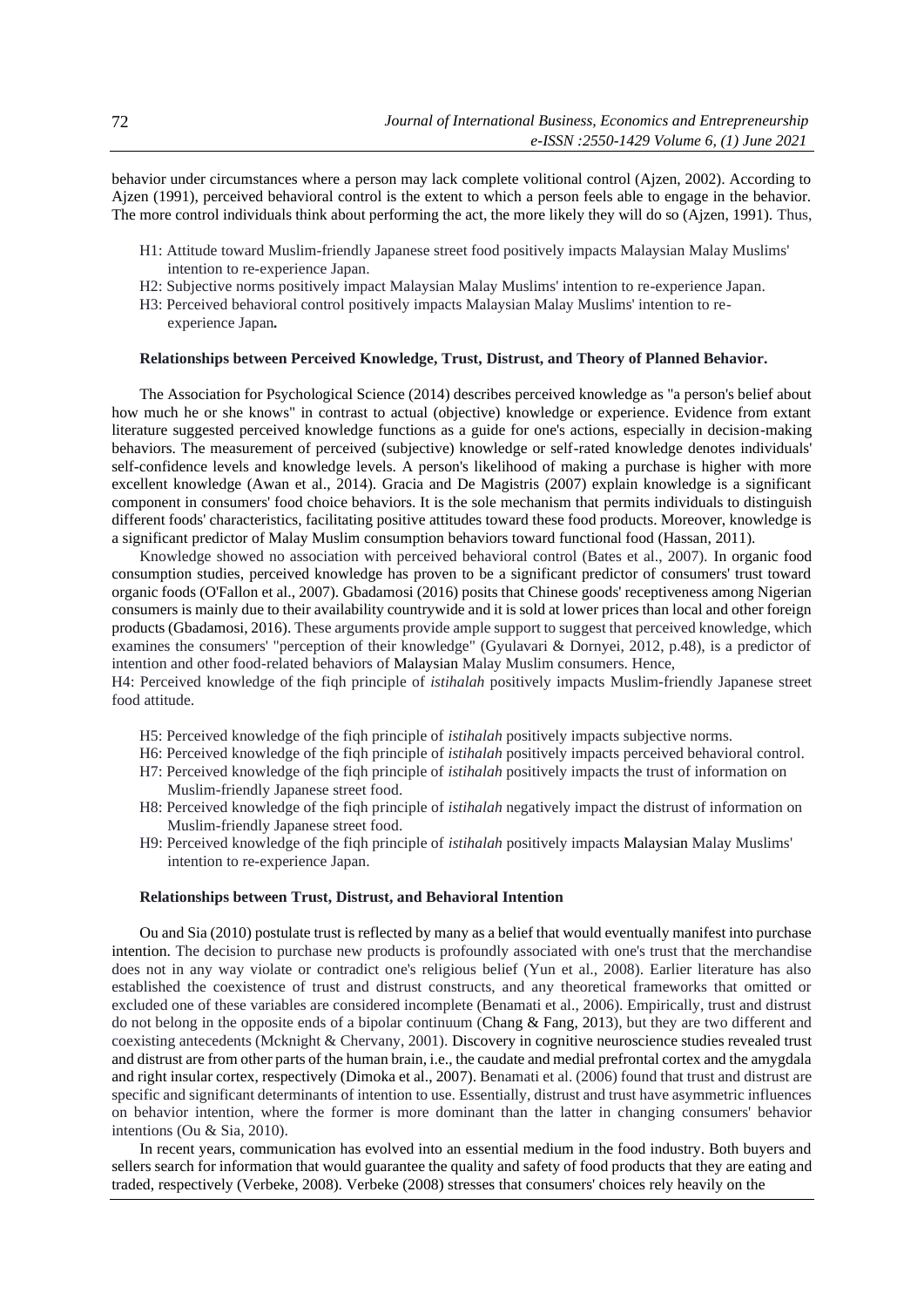information they received because it could significantly influence their knowledge, attitude, and decision-making processes, specifically on food choices and dietary behaviors. Issues of whom and what to trust and distrust have manifested into a significant phenomenon plaguing online users for many years (Dubois et al., 2011). The trustworthiness of information would assist them in the decision-making processes and sorting and filter a broad range of data; amid the growing tendency among various parties to distribute both information and misinformation over the internet because of their underlying economic reasons (Guha et al., 2004). False information would eventually result in the loss of consumers' confidence in products or services and, subsequently, their buying intentions (Mohamed et al., 2013). Therefore,

- H10: The trust of information on Muslim-friendly Japanese street food positively impacts Malaysian Malay Muslim**s'** intention to re-experience Japan.
- H11: The distrust of information on Muslim-friendly Japanese street food negatively impacts Malaysian Malay Muslim**s'** intention to re-experience Japan.



Figure 1: The Theoretical Framework

#### **III. Methodology**

The study is using a self-administered (voluntary basis) online survey or e-questionnaire via Google Forms. The target population is the Malaysian Malay Muslims who intend to visit Japan post Covid-19 pandemic, using the convenience and snowball sampling methods. The circulation of the survey website's hyperlink is through the social media platform, namely Facebook and WhatsApp Messenger. The questionnaire consists of two sections. Section A revolves around the respondent's personal information or demographic profiles. It consists of general questions and more specific questions are on their frequency of travel to Japan, favorite Japanese traditional food, frequency of eating traditional Japanese food in a month, and the total money spent on traditional Japanese food in a month. The design for questions in Section B is to gather the respondent's responses about the independent variable (perceived knowledge), mediating variables (trust, distrust, attitude, subjective norm, and perceived behavioral control), and the dependent construct (intention to re-experience).

The study adopts a six-point Likert scale to measure all variables in which every item encompassed the following answer categories: 1 (strongly disagree) to 6 (strongly agree). Twenty-five Malaysian Malay Muslim respondents will involve in the pilot test. The Statistical Package for the Social Sciences (SPSS) and Structural Equation Modelling (SEM) are the study's statistical procedures. SEM (via SmartPLS 3) is the most useful analytical instrument to measure human behavior (Limpanitgul, 2009).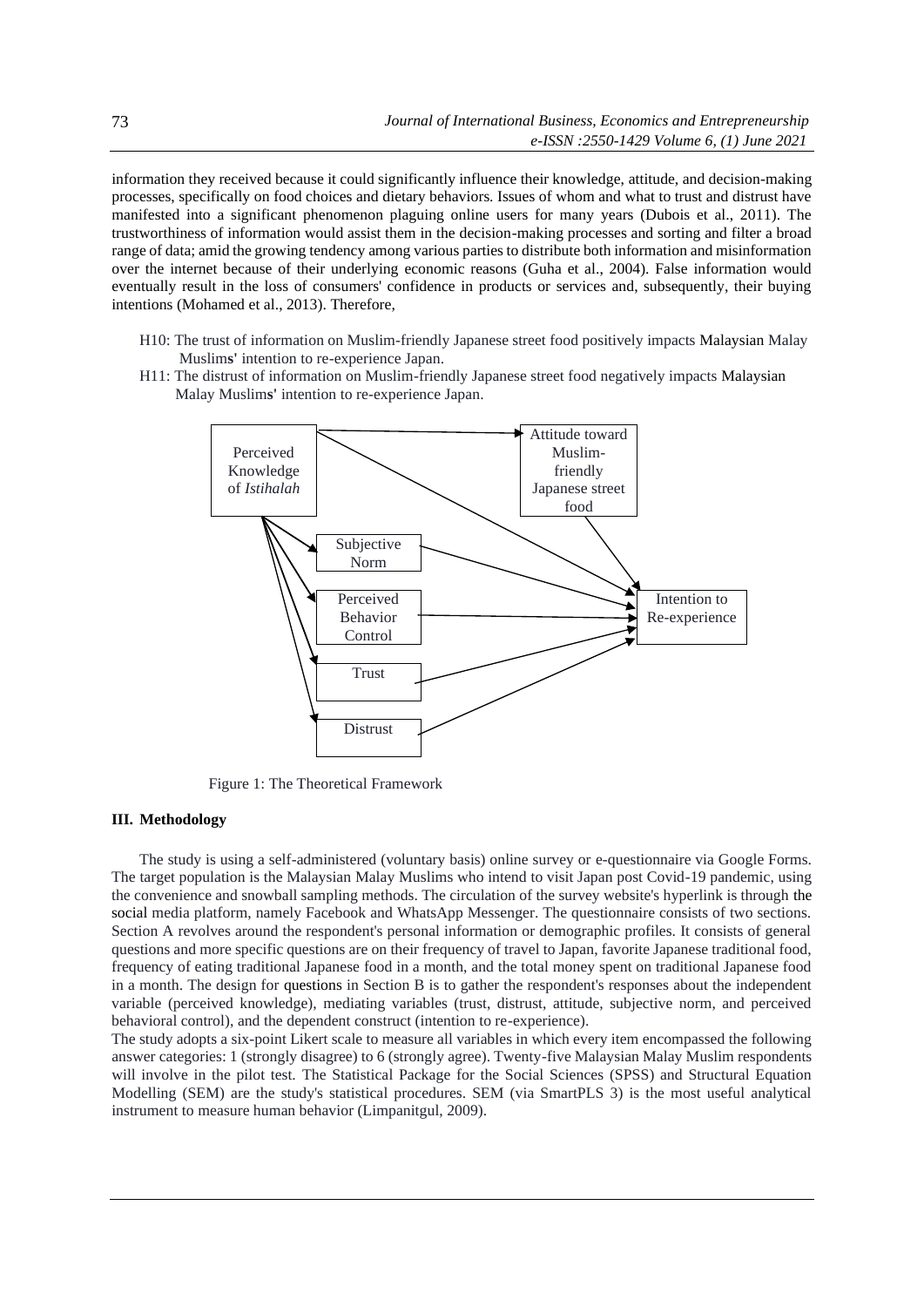## **IV. Conclusion**

Limited knowledge in the existing literature on Muslims' behavioral intention to non-Halal-certified street foods in non-Muslim countries, especially among Malaysian Malay Muslim consumers from Malaysia's collectivist society and emerging economy countries has led to fill the knowledge void. Muslims' food choices hinge on the lawfulness or permissibility of food as explained in the Islamic law; however, the law (via the i*stihalah* principle) also briefly discussed the situations where Haram (unlawful) food can become Halal, particularly when Muslims traveling to non-Muslim countries. In theory, the Muslims' level of receptiveness to Muslim-friendly food (i.e., food without Halal logo or Halal certification) would affect their consumption decisions.

The theoretical framework is constructed based on the literature reviews on Halal's behavioral studies, which found information on perceived knowledge, distrust, and intention to re-experience constructs are scarce. Previous studies have suggested that trust and distrust can coexist simultaneously. Both are distinct constructs, where distrust has a much higher negative effect than just degradation of trust toward individuals' consumption behaviors (Ou & Sia, 2010). This study's outcomes would undoubtedly benefit government-related agencies, travel agencies, and Japanese street food vendors. The significance of this investigation to relevant agencies is enormous. Various promotional and recovery marketing strategies could be tailored-made to cater to the needs, desires, and expectations of target markets, aside from further enhancing existing plans to suit future programs better, both in Japan (e.g., Japan Tourism Agencies, Japan National Tourism Organization) and Malaysia (e.g., Japan Travel Bureau and various Travel and Tour companies).

The study hopes to be a source of information for the media to create a greater awareness within the Muslim community of the fiqh principle of *istihalah* when traveling to Muslim-minority countries. The findings could also furnish international policymakers, marketers, brand owners, and market researchers with improving knowledge on the significance of Halal food to Muslim consumers. This year, Japan will host the Olympic and Paralympic Games, where these events will present a global stage for its people, culture, and landmarks (McKinsey Japan and Travel, 2016). In theory, major sporting events like the 2021's Tokyo Summer Olympics may well court vast numbers of tourists from Muslim-majority countries (Husain, 2018). Additionally, the increasing Halal awareness of Japanese businesses is the significant catalyst for Japan's push to capture the lucrative Muslim travel and hospitality markets (Benner, 2015), post-Covid-19 pandemic to revive its tourism economy.

### **References**

- AbdulElah, H. & Lee, H. (2018). Understanding Muslim visitors' attitudes towards Korean Street food. *International Journal of Tourism Sciences. 18* (3), 215-235.
- Abidin, M.S.Z. (2014). Pulau syubhat untuk galakkan industri Halal. Retrieved from <https://www.malaysiakini.com/news/265340>
- Aburumman, A.A. (2020). Covid-19 impact and survival strategy in business tourism market: the example of the UAE MICE industry. *Humanities and Social Sciences Communications. 7*(141). doi: 10.1057/s41599- 020-00630-8
- Adidaya, Y.A. (2016). *Halal in Japan: history, issues, and problems* (Master thesis). Retrieved from https://www.duo.uio.no/handle/10852/52149
- Ahmad, A.N., Rahman, A.A. & Rahman, S.A. (2015). Assessing knowledge and religiosity on consumer behavior towards Halal food and cosmetic products. *International Journal of Social Science and Humanity. 5*(1), 10-14.
- Ahmad, N., Ghazali, N., Abdullah, M.F., Nordin, R., Nasir, I.H.M. & Farid, N.A.M. (2020). Green marketing and its effect on consumers' purchase behavior: an empirical analysis. *Journal of International Business, Economics, and Entrepreneurship. 5*(2), 46-55.
- Ahmed, I. & Nawaz, M. (2016). An exploration of students' knowledge and understanding of Istihalah. *Journal of Islamic Marketing. 7*(2), 213-231. DOI:10.1108/jima-09-2014-0059
- Ahmed, Z.U., Al-Kwifi, O.S., Saiti, B. & Othman, N. (2014). Consumer behavior dynamics of Chinese minorities. *Journal of Technology Management in China. 9*(1), 6-23.
- Ajzen, I. (1985). From intentions to actions: A theory of planned behavior. Retrieved from http://link.springer.com/chapter/10.1007%2F978-3-642-69746-3\_2#page-1
- Ajzen, I. (1991). The Theory of Planned Behavior. *Organizational Behavior and Human Decision Processes.* 50, 179-211.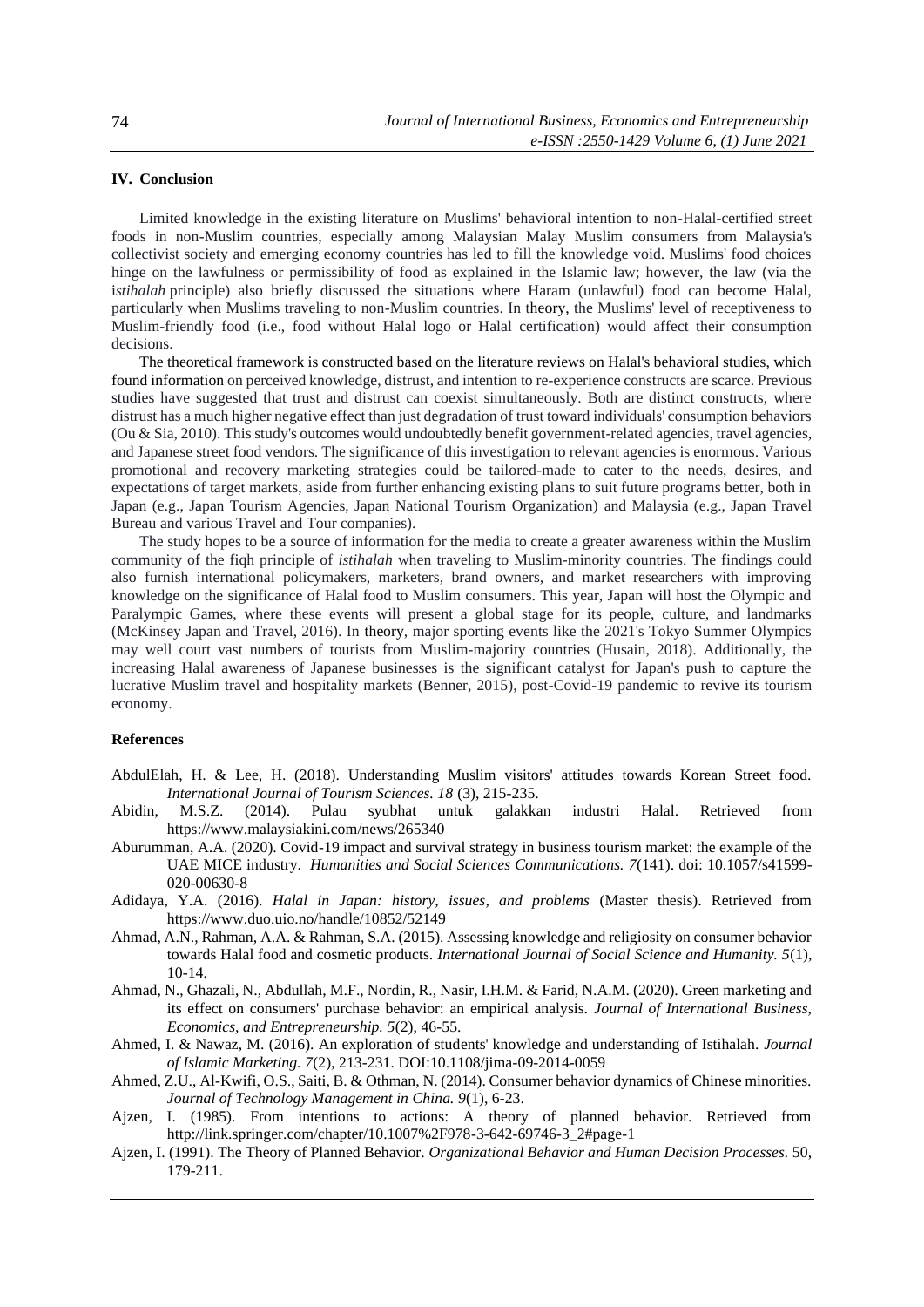- Ajzen, I. (2002). Perceived behavioral control, self-efficacy, locus of control, and the Theory of planned behavior. *Journal of Applied Social Psychology.* 32(4), 665-683.
- Ajzen, I. (2015). Consumer attitudes and behavior: The Theory of planned behavior applied to food consumption decisions. *Rivista di Economia Agraria. LXX* (2), 121-138.
- Alam, S.A., & Sayuti, M.M. (2011). Applying the Theory of Planned Behavior (TPB) in Halal food purchasing. *International Journal of Commerce and Management.* 21(1), 8-20.
- Ali, A., Xiaoling, G., Sherwani, M. & Ali, A. (2017). Factors affecting Halal meat purchase intention from international Muslim students in China. *British Food Journal. 119*(3), 527-541.
- Ambali, A.R. & Bakar, AN (2012). People's awareness on Halal foods and products: potential issues for policymakers. Paper presented at International Halal Conference (INHAC 2012). Kuala Lumpur. Malaysia.
- Ariff, I. (2021). Standard global travel rules needed to reassure travelers, revive tourism. Retrieved from [https://www.freemalaysiatoday.com/category/nation/2021/02/23/standard-global-travel-rules-needed](https://www.freemalaysiatoday.com/category/nation/2021/02/23/standard-global-travel-rules-needed-to-reassure-travellers-revive-tourism/)[to-reassure-travellers-revive-tourism/](https://www.freemalaysiatoday.com/category/nation/2021/02/23/standard-global-travel-rules-needed-to-reassure-travellers-revive-tourism/)
- [Aris, A.,](https://www.emerald.com/insight/search?q=Aadam%20T.%20Aris) [Zzaman, W.,](https://www.emerald.com/insight/search?q=Wahidu%20Zzaman) [Yang, T.](https://www.emerald.com/insight/search?q=Tajul%20A.%20%20Yang) and [Harivaindaran, K.](https://www.emerald.com/insight/search?q=K.V.%20Harivaindaran) (2015). Is there a market for Istihalah food product in Indonesia? Knowledge, attitude and practices toward Istihalah among students in an Indonesian university, *[Journal of Islamic Marketing.](https://www.emerald.com/insight/publication/issn/1759-0833) 6* (3), 377-387.
- Aris, A.T., Nor, N.M., Febrianto, N.A., Harivaindaram, K.V. & Yang, T.A. (2012). Muslim attitude and awareness towards *Istihalah. Journal of Islamic Marketing. 3*(3), 244-254.
- Association for Psychological Science. (2014). Knowledgeable consumers are more likely to buy when given fewer options. Retrieved from [https://www.psychologicalscience.org/news/releases/knowledgeable](https://www.psychologicalscience.org/news/releases/knowledgeable-consumers-are-more-likely-to-buy-when-given-fewer-options.html)[consumers-are-more-likely-to-buy-when-given-fewer-options.html](https://www.psychologicalscience.org/news/releases/knowledgeable-consumers-are-more-likely-to-buy-when-given-fewer-options.html)
- Awan, H.M., Siddiquei, A.N. & Haider, Z. (2014). Factors affecting Halal purchase intention evidence from Pakistan's Halal food sector. *Management Research Review. 38*(6), 640-660.
- Bates, B.R., Mazer, J.P., Ledbetter, A.M. & Norander, S. (2007). The DO difference: an analysis of causal relationships affecting the degree-change debate. *Journal of the American Osteopathic Association.109*  (7), 359-369.
- Benamati, J.S., Serva, M.A. & Fuller, M.A. (2006). Are trust and distrust distinct constructs? An empirical study of the effects of trust and distrust among online banking users. Proceedings of the 39th Hawaii International Conference on System Sciences. Hawaii. USA.
- Benner, T. (2015). *Halal products draw more Muslim tourists to Japan.* Retrieved from <https://japantoday.com/category/features/lifestyle/halal-products-draw-more-muslim-tourists-to-japan>
- Chang, Y.S. & Fang, S.R. (2013). Antecedents and distinctions between online trust and distrust: predicting highand-low risk Internet behaviors. *Journal of Electronic Commerce Research. 14*(2), 149-166.
- Chew, E.Y.T. & Jahari, S.A. (2014). Destination image as a mediator between perceived risks and revisit intention: a case of post-disaster Japan. *Tourism Management. 40*, 382-393.
- Constantin, M., Saxon, S. & Yu, J. (2021). Reimagining the \$9 trillion tourism economy what will it take?. Retrieved from [https://www.mckinsey.com/industries/travel-logistics-and-infrastructure/our](https://www.mckinsey.com/industries/travel-logistics-and-infrastructure/our-insights/reimagining-the-9-trillion-tourism-economy-what-will-it-take)[insights/reimagining-the-9-trillion-tourism-economy-what-will-it-take](https://www.mckinsey.com/industries/travel-logistics-and-infrastructure/our-insights/reimagining-the-9-trillion-tourism-economy-what-will-it-take)
- Dimoka, A., Pavlou, P.A. & Davis, F.D. (2007). Neuro-IS: the potential of cognitive neuroscience for information systems research. Twenty-Eight International Conferences of Information Systems. Montreal, Canada.
- DuBois, T., Golbeck, J. & Srinivasan, A. (2011). Predicting trust and distrust in social networks. Retrieved from [https://www.cs.umd.edu/~golbeck/pubs/Dubois,%20Golbeck,%20Srinivasan%20-%202011%20-](https://www.cs.umd.edu/~golbeck/pubs/Dubois,%20Golbeck,%20Srinivasan%20-%202011%20-%20Predicting%20Trust%20and%20Distrust%20in%20Social%20Networks.pdf) [%20Predicting%20Trust%20and%20Distrust%20in%20Social%20Networks.pdf](https://www.cs.umd.edu/~golbeck/pubs/Dubois,%20Golbeck,%20Srinivasan%20-%202011%20-%20Predicting%20Trust%20and%20Distrust%20in%20Social%20Networks.pdf)
- Eating & Drinking. (2018). Retrieved from https://www.al-islam.org/a-code-of-practice-for-muslims-in-the-westayatullah-sistani/eating-drinking
- Foo, L-P, Chin, M-Y, Tan, K-L. & Phuah, K-T. (2020). The impact of Covid-19 on tourism industry in Malaysia. *Current Issues in Tourism.* doi: [10.1080/13683500.2020.1777951](https://doi.org/10.1080/13683500.2020.1777951)
- Food containing E-numbers additives: Halal? (2017). Retrieved from [https://aboutislamver2.aboutislam.net/counseling/ask-the-scholar/food-slaughter/food-containing-e](https://aboutislamver2.aboutislam.net/counseling/ask-the-scholar/food-slaughter/food-containing-e-number-additives-halal/)[number-additives-halal/](https://aboutislamver2.aboutislam.net/counseling/ask-the-scholar/food-slaughter/food-containing-e-number-additives-halal/)
- Gracia, A. & de Magistris, T. (2007). Organic food product purchase behavior: a pilot study for urban consumers in South Italy. *Spanish Journal of Agriculture Research. 5*(4), 439-451.
- Gbadamosi, A. (2016). Handbook of Research on Consumerism and Buying Behavior in Developing Nations. Business Research Reference. Hershey: IGI Global.
- Guha, R., Kumar, R., Raghavan, P. & Tomkins, A. (2004). Propagation of trust and distrust. Retrieved from <http://www.shibbo.ethz.ch/CDstore/www2004/docs/1p403.pdf>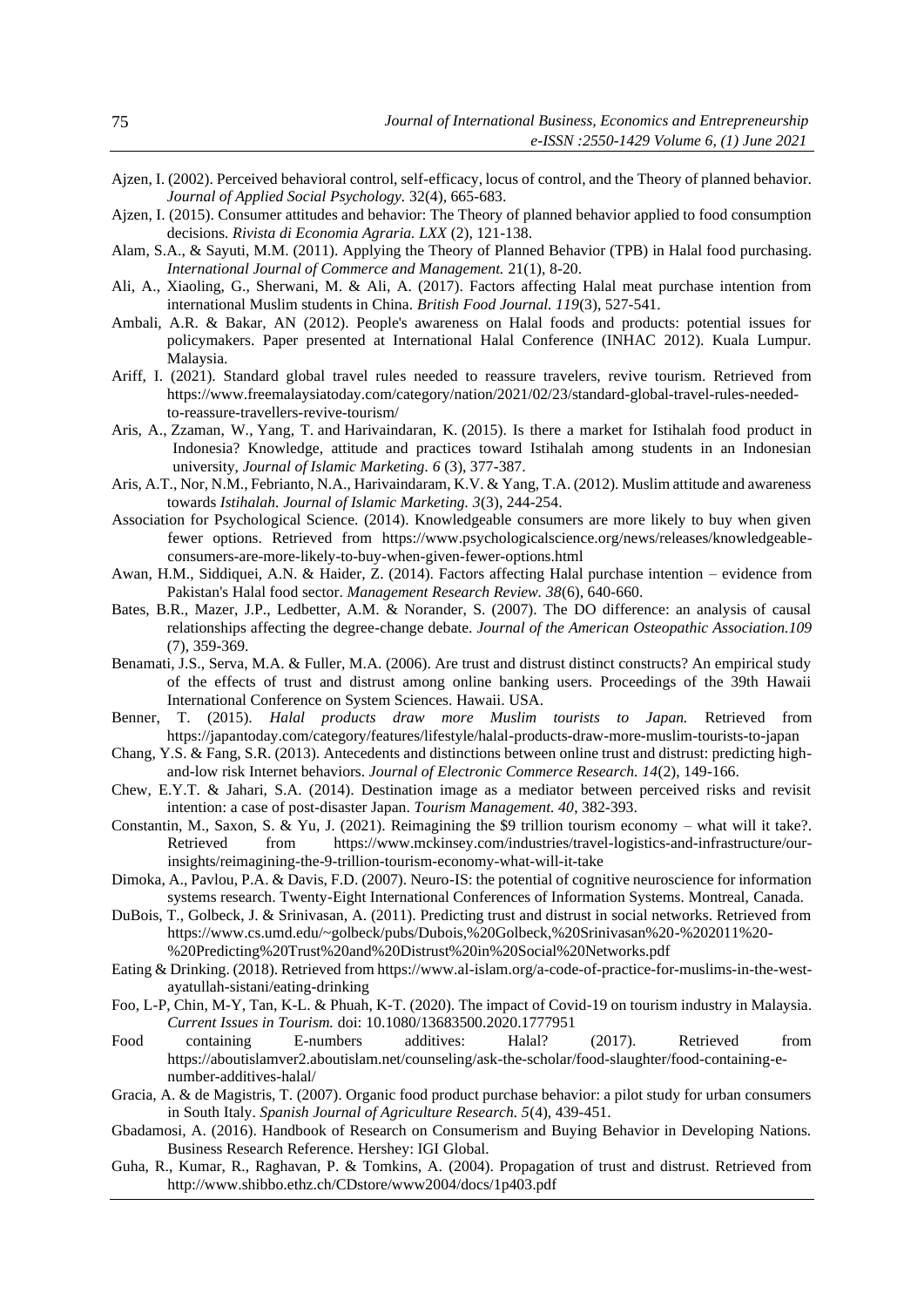- Gyulavari, T. & Dornyei, K.R. (2012). Antecedents of loyalty for food products investigating the effects of subjective constructs. *Journal of Economics and Business Research. 2*, 43-58.
- Halal Navi. (2017). *10 Muslim Friendly Street Foods You Should Not Miss in Japan.* Retrieved from <https://blog.halal-navi.com/en/10-muslim-friendly-street-food-not-miss-japan/>
- Halal-friendly not recognized in Shariah; MJCHT. (2015). Retrieved from [https://www.vocfm.co.za/halal](https://www.vocfm.co.za/halal-friendly-not-recognised-in-shariah-mjcht/)[friendly-not-recognised-in-shariah-mjcht/](https://www.vocfm.co.za/halal-friendly-not-recognised-in-shariah-mjcht/)
- Hariani, D. (2017). *Halal Japanese culinary as attraction for Muslim travelers to visit Japan.* Paper presented at the International Conference on Tourism, Gastronomy, and Tourist Destination, Jakarta, Indonesia. Retrieved that the contract of the contract of the contract of the contract of the contract of the contract of the contract of the contract of the contract of the contract of the contract of the contract of the contract of https://www.researchgate.net/publication/312865468 Halal Japanese Culinary as Attraction for Mu [slim\\_Travellers\\_to\\_Visit\\_Japan](https://www.researchgate.net/publication/312865468_Halal_Japanese_Culinary_as_Attraction_for_Muslim_Travellers_to_Visit_Japan)
- Hassan, S.H. (2011). Managing conflicting values in functional food consumption: the Malaysian experience. *British Food Journal. 113*(8), 1045-1059.
- Husain, O. (2018). *Halal travel expected to shoot up to US\$300B by 2026, with millennials leading the way*. Retrieved from https://ecommerceiq.asia/halal-travel-industry-millennials/
- Islam in Malaysia. (2019). Retrieved from [https://itc.gov.my/tourists/discover-the-muslim-friendly](https://itc.gov.my/tourists/discover-the-muslim-friendly-malaysia/islam-in-malaysia/)[malaysia/islam-in-malaysia/](https://itc.gov.my/tourists/discover-the-muslim-friendly-malaysia/islam-in-malaysia/)
- Kamali, M.H. (2012). Tourism and the Halal industry: a global shariah perspective. *Islamic and Civilsational Renewal. 3*(3).
- Kamaruddin, A. R., & Kamaruddin, K. (2009). Malay culture and consumer decision making styles: an investigation on religious and ethnic dimensions. *Jurnal Kemanusiaan. 14*, 37-50.
- Kamarulzaman, Y., Veeck, A., Mumuni, A.G., Luqmani, M. & Quraeshi, Z.A. (2015). Religion, markets, and digital media: seeking Halal food in the US, *Journal of Macromarketing.36*(4), 400-411.
- Kessler, K. (2015. Theoreticalizing mosque tourism: a central feature of Islamic and religious tourism. *International Journal of Religious Tourism and Pilgrimage.* 2(3), 11-32.<br> *A* S. (2017). Why you should travel, according to
- Khanam, S. (2017). Why you should travel, according to Islam. Retrieved from <https://www.havehalalwilltravel.com/why-you-should-travel-islam>
- Kojima, H. (2014). *Halal food consumption among Muslim immigrants in Tokyo, Seoul, and Taipei: a comparative analysis of correlates.* Paper presented at XVlll ISA World Congress of Sociology, Yokohama,Japan.Retrieved from [https://www.researchgate.net/publication/268090936\\_Halal\\_Food\\_Consumption\\_Among\\_Muslim\\_Im](https://www.researchgate.net/publication/268090936_Halal_Food_Consumption_Among_Muslim_Immigrants_in_Tokyo_Seoul_and_Taipei_A_Comparative_Analysis_of_Correlates) [migrants\\_in\\_Tokyo\\_Seoul\\_and\\_Taipei\\_A\\_Comparative\\_Analysis\\_of\\_Correlates](https://www.researchgate.net/publication/268090936_Halal_Food_Consumption_Among_Muslim_Immigrants_in_Tokyo_Seoul_and_Taipei_A_Comparative_Analysis_of_Correlates)
- Li. K.S. (2021). Malaysia is considering Covid-19 immunity passport to revive travel. Retrieved from https://www.theedgemarkets.com/article/malaysia-considering-covid19-immunity-passport-revivetravel
- Limpanitgul, T (2009). Methodological consideration in a quantitative study examining the relationship between job attitudes and citizenship behaviors. 18th EDAMBA Summer Academy, Soreze, France. July 2009. Retrieved from http://www.edamba.eu/userfiles/file/ Limpanitgul %20Thanawut.pdf
- Mahdzar, M., Raznan, A.M.S., Jasmin, N.A. & Aziz, N.A.A. (2020). Exploring relationships between experience economy and satisfaction of visitors in rural tourism destinations. *Journal of International Business, Economics, and Entrepreneurship. 5*(1), 69-75.
- Matiza, T. (2020). Post-COVID-19 crisis travel behaviour: towards mitigating the effects of perceived risk*. Journal of Tourism Futures.* doi:10.1108/jtf-04-2020-0063
- McKinsey Japan and Travel, Transport, and Logistics Practice. (2016). *The future of Japan: Path for sustainable growth towards 2020*. Retrieved from [https://www.mckinsey.com/~/media/mckinsey/industries/travel%20transport%20and%20logistics/our](https://www.mckinsey.com/~/media/mckinsey/industries/travel%20transport%20and%20logistics/our%20insights/can%20inbound%20tourism%20fuel%20japans%20economic%20growth/the%20future%20of%20japans%20tourism%20full%20report.ashx) [%20insights/can%20inbound%20tourism%20fuel%20japans%20economic%20growth/the%20future%](https://www.mckinsey.com/~/media/mckinsey/industries/travel%20transport%20and%20logistics/our%20insights/can%20inbound%20tourism%20fuel%20japans%20economic%20growth/the%20future%20of%20japans%20tourism%20full%20report.ashx) [20of%20japans%20tourism%20full%20report.ashx](https://www.mckinsey.com/~/media/mckinsey/industries/travel%20transport%20and%20logistics/our%20insights/can%20inbound%20tourism%20fuel%20japans%20economic%20growth/the%20future%20of%20japans%20tourism%20full%20report.ashx)
- McKnight, D.H. & Chervany, N.L. (2001). Trust and distrust definitions: one bite at a time. Retrieved from https://www.msu.edu/~mcknig26/Trust%20and%20Distrust%20Definitions.pdf
- Mohamed, Z., Shamsudin, M.N. & Rezai, G. (2013). The effect of possessing information about Halal logo on consumer confidence in Malaysia. Journal of International Food & Agribusiness. 25(1), 73-86.
- Mokhlis, S. (2010). Religious contrasts in consumer shopping styles: a factor analytic comparison. *Journal of Business Studies Quarterly. 2*(1), 52-64.
- Now that the Covid-19 vaccines are here, is the worst over for the battered tourism industry? (2021). Retrieved from https://www.theedgemarkets.com/article/now-covid19-vaccines-are-here-worst-over-batteredtourism-industry